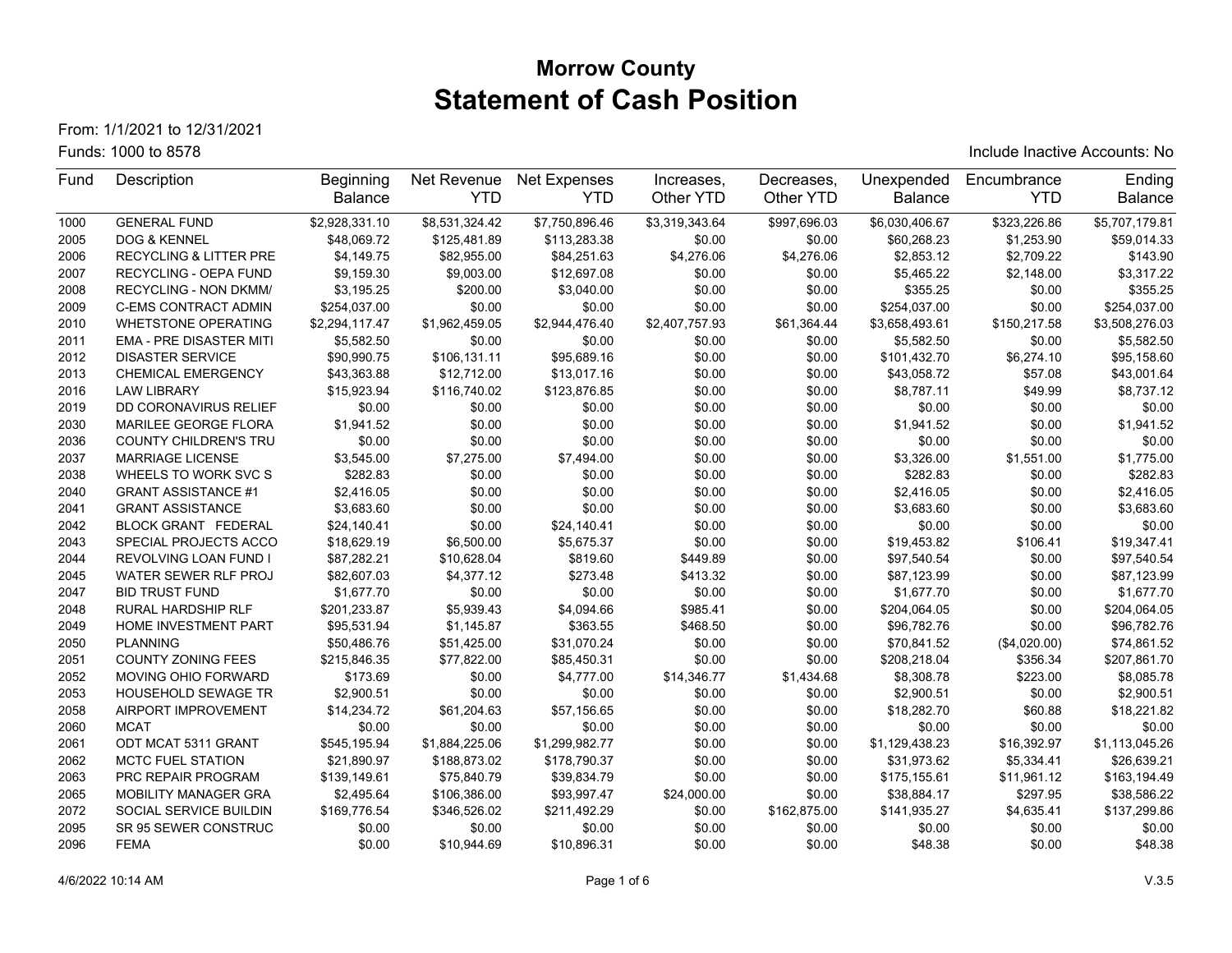## **Statement of Cash Position From: 1/1/2021 to 12/31/2021**

| Fund | Description                      | Beginning      | Net Revenue    | <b>Net Expenses</b> | Increases.     | Decreases.  | Unexpended     | Encumbrance  | Ending         |
|------|----------------------------------|----------------|----------------|---------------------|----------------|-------------|----------------|--------------|----------------|
|      |                                  | <b>Balance</b> | <b>YTD</b>     | <b>YTD</b>          | Other YTD      | Other YTD   | <b>Balance</b> | <b>YTD</b>   | <b>Balance</b> |
| 2097 | <b>HAVA GRANT BOE</b>            | \$13,239.96    | \$3,693.75     | \$16,914.84         | \$31.49        | \$31.49     | \$18.87        | \$0.00       | \$18.87        |
| 2101 | CHILD SUPPORT ENF. AG            | \$155,087.47   | \$653,828.96   | \$657,183.65        | \$0.00         | \$0.00      | \$151,732.78   | \$82,009.56  | \$69,723.22    |
| 2111 | PUBLIC ASSISTANCE                | \$769,457.69   | \$3,785,261.38 | \$3,844,568.43      | \$0.00         | \$17,955.24 | \$692,195.40   | \$167,807.08 | \$524,388.32   |
| 2113 | <b>FAMILY CENTERED SVCS</b>      | \$8,573.29     | \$841.00       | \$5,694.71          | \$0.00         | \$0.00      | \$3,719.58     | \$1,576.49   | \$2,143.09     |
| 2121 | COUNCIL FOR GOVERNME             | \$81,893.02    | \$237,432.77   | \$243,148.57        | \$30,996.93    | \$30,996.93 | \$76,177.22    | \$44,733.08  | \$31,444.14    |
| 2130 | <b>FOSTER CARE DONATION</b>      | \$4,821.47     | \$1,600.00     | \$807.51            | \$0.00         | \$0.00      | \$5,613.96     | \$0.00       | \$5,613.96     |
| 2132 | <b>J-RESPITE SERVICES</b>        | \$0.00         | \$0.00         | \$0.00              | \$0.00         | \$0.00      | \$0.00         | \$0.00       | \$0.00         |
| 2133 | <b>ENGAGE GRANT</b>              | \$0.00         | \$0.00         | \$0.00              | \$0.00         | \$0.00      | \$0.00         | \$0.00       | \$0.00         |
| 2135 | HELP ME GROW EARLY IN            | \$4,950.78     | \$81,680.61    | \$57,322.49         | \$0.00         | \$0.00      | \$29,308.90    | \$23,727.11  | \$5,581.79     |
| 2141 | CHILDREN SERVICE FUND            | \$346,428.20   | \$1,691,638.52 | \$1,520,716.08      | \$17,955.24    | \$0.00      | \$535,305.88   | \$241,009.15 | \$294,296.73   |
| 2152 | <b>WORKFORCE INNOVATIO</b>       | \$54,511.55    | \$197,715.36   | \$194,291.25        | \$0.00         | \$0.00      | \$57,935.66    | \$29,660.99  | \$28,274.67    |
| 2202 | <b>COUNTY ENGINEER</b>           | \$2,463,985.76 | \$5,953,473.04 | \$5,117,520.46      | \$15,253.76    | \$0.00      | \$3,315,192.10 | \$139,240.13 | \$3,175,951.97 |
| 2215 | CO HIGHWAY M & R                 | \$35,354.33    | \$47,787.36    | \$0.00              | \$0.00         | \$0.00      | \$83,141.69    | \$0.00       | \$83,141.69    |
| 2222 | COUNTY ROAD LEVY FUN             | \$338,700.59   | \$0.00         | \$1,052,906.41      | \$1,754,434.74 | \$43,845.90 | \$996,383.02   | \$445,240.94 | \$551,142.08   |
| 2283 | <b>WILCOX DITCH SPEC ASS</b>     | \$9,040.41     | \$0.00         | \$0.00              | \$471.72       | \$0.00      | \$9,512.13     | \$0.00       | \$9,512.13     |
| 2284 | <b>COOMER DITCH SPECIAL</b>      | \$11,331.00    | \$0.00         | \$0.00              | \$1,392.80     | \$15.33     | \$12,708.47    | \$0.00       | \$12,708.47    |
| 2285 | <b>MYERS DITCH CONST &amp; M</b> | \$11,413.73    | \$0.00         | \$4,011.10          | \$0.00         | \$0.00      | \$7,402.63     | \$0.00       | \$7,402.63     |
| 2287 | COOMER A DITCH 0717              | \$0.00         | \$0.00         | \$140.02            | \$140.02       | \$0.00      | \$0.00         | \$0.00       | \$0.00         |
| 2289 | COOMER DITCH 0716 CON            | \$0.00         | \$0.00         | \$1,467.28          | \$1,467.28     | \$0.00      | \$0.00         | \$0.00       | \$0.00         |
| 2291 | <b>BUNKER DITCH SPEC ASS</b>     | \$9,403.38     | \$0.00         | \$0.00              | \$367.87       | \$0.67      | \$9,770.58     | \$0.00       | \$9,770.58     |
| 2292 | <b>CLARK DITCH SPEC ASSE</b>     | \$10,011.68    | \$0.00         | \$0.00              | \$517.72       | \$0.00      | \$10,529.40    | \$0.00       | \$10,529.40    |
| 2293 | <b>GRUBER DITCH SPEC ASS</b>     | \$3,736.11     | \$0.00         | \$0.00              | \$426.04       | \$5.61      | \$4,156.54     | \$0.00       | \$4,156.54     |
| 2294 | <b>HARRIS DITCH SPEC ASS</b>     | \$6,541.13     | \$0.00         | \$3,055.00          | \$1,017.70     | \$0.00      | \$4,503.83     | \$0.00       | \$4,503.83     |
| 2295 | <b>HARTSOOK DITCH SPEC A</b>     | \$15,944.09    | \$0.00         | \$0.00              | \$831.00       | \$3.11      | \$16,771.98    | \$0.00       | \$16,771.98    |
| 2296 | MCKEE DITCH SPEC ASSE            | \$7,721.54     | \$0.00         | \$0.00              | \$1,074.44     | \$0.79      | \$8,795.19     | \$0.00       | \$8,795.19     |
| 2297 | OTTER CREEK DITCH SPE            | \$12,769.11    | \$0.00         | \$0.00              | \$1,647.35     | \$3.99      | \$14,412.47    | \$0.00       | \$14,412.47    |
| 2299 | PUMPHREY DITCH SPEC A            | \$406.69       | \$0.00         | \$0.00              | \$197.79       | \$0.00      | \$604.48       | \$0.00       | \$604.48       |
| 2317 | DRETAC - TREASURER               | \$16,860.74    | \$2,854.00     | \$142,130.33        | \$147,074.90   | \$0.00      | \$24,659.31    | \$227.98     | \$24,431.33    |
| 2320 | <b>T-TAX LIEN SALES</b>          | \$47,810.94    | \$1,700.00     | \$3,612.00          | \$0.00         | \$0.00      | \$45,898.94    | \$0.00       | \$45,898.94    |
| 2370 | SPECIAL REVENUE RECO             | \$88,856.07    | \$50,043.00    | \$83,370.86         | \$0.00         | \$0.00      | \$55,528.21    | \$0.00       | \$55,528.21    |
| 2390 | PREPAYMENT FUND                  | \$0.00         | \$0.00         | \$0.00              | \$0.00         | \$0.00      | \$0.00         | \$0.00       | \$0.00         |
| 2408 | <b>ASST PROS GRANT</b>           | \$12,036.08    | \$0.00         | \$0.00              | \$0.00         | \$0.00      | \$12,036.08    | \$0.00       | \$12,036.08    |
| 2413 | <b>COMPUTERIZATION FUND</b>      | \$6,119.56     | \$9,585.76     | \$11,591.61         | \$0.00         | \$0.00      | \$4,113.71     | \$0.00       | \$4,113.71     |
| 2414 | <b>CLERK OF COURTS CSEA</b>      | \$9,347.12     | \$18,755.81    | \$10,404.18         | \$0.00         | \$0.00      | \$17,698.75    | \$103.05     | \$17,595.70    |
| 2415 | CERTIFICATE OF TITLE AD          | \$465,494.01   | \$221,715.40   | \$91,462.10         | \$0.00         | \$0.00      | \$595,747.31   | \$269.99     | \$595,477.32   |
| 2424 | PROSECUTORS CSEA CO              | \$368.81       | \$530.40       | \$299.73            | \$0.00         | \$0.00      | \$599.48       | \$0.00       | \$599.48       |
| 2444 | <b>VICTIM WITNESS DONATI</b>     | \$750.00       | \$0.00         | \$0.00              | \$0.00         | \$0.00      | \$750.00       | \$0.00       | \$750.00       |
| 2445 | <b>COURT SUPPORT SERVIC</b>      | \$28.14        | \$0.00         | \$0.00              | \$0.00         | \$0.00      | \$28.14        | \$0.00       | \$28.14        |
| 2446 | S.V.A.A                          | \$13,479.07    | \$25,272.00    | \$30,034.01         | \$0.00         | \$0.00      | \$8,717.06     | \$0.00       | \$8,717.06     |
| 2447 | DRETAC PROSECUTOR                | \$5,904.13     | \$2,823.00     | \$55,165.26         | \$49,024.96    | \$0.00      | \$2,586.83     | \$110.00     | \$2,476.83     |
| 2448 | VICTIM/WITNESS VOCA G            | \$34,571.24    | \$52,375.96    | \$41,673.28         | \$0.00         | \$0.00      | \$45,273.92    | \$0.00       | \$45,273.92    |
| 2449 | V/W CRIMINAL JUSTICE SV          | \$128.34       | \$0.00         | \$0.00              | \$0.00         | \$0.00      | \$128.34       | \$0.00       | \$128.34       |
| 2475 | PROSECUTOR'S LAW ENF             | \$17,584.55    | \$0.00         | \$0.00              | \$0.00         | \$0.00      | \$17,584.55    | \$0.00       | \$17,584.55    |
| 2484 | <b>FEDERAL EQUITABLE SHA</b>     | \$603.18       | \$0.00         | \$0.00              | \$0.00         | \$0.00      | \$603.18       | \$0.00       | \$603.18       |
| 2485 | PROS CRIMINAL JUSTICE            | \$48,819.56    | \$0.00         | \$0.00              | \$0.00         | \$0.00      | \$48,819.56    | \$0.00       | \$48,819.56    |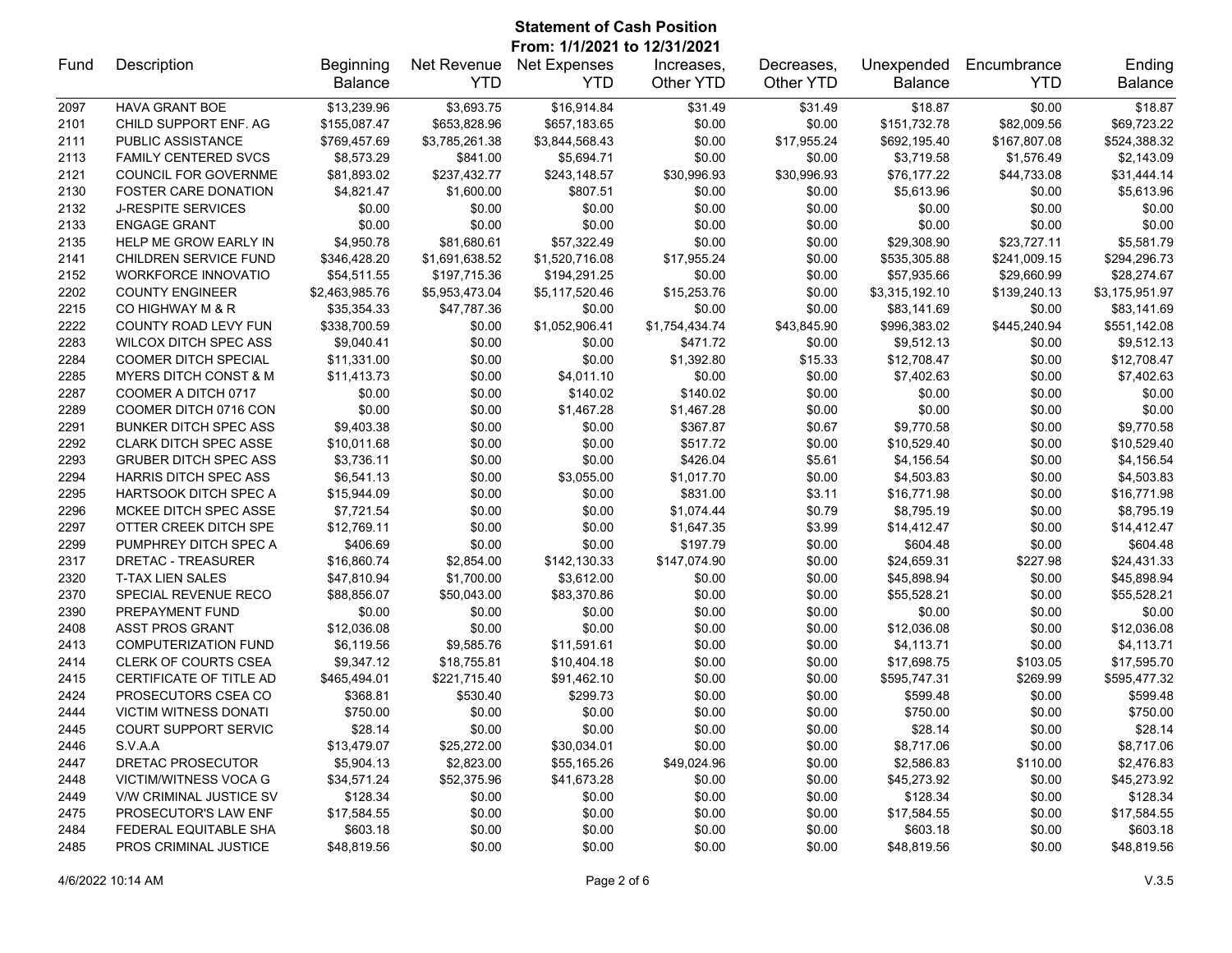|      | <b>Statement of Cash Position</b><br>From: 1/1/2021 to 12/31/2021 |                             |                           |                                   |                         |                         |                              |                           |                          |  |
|------|-------------------------------------------------------------------|-----------------------------|---------------------------|-----------------------------------|-------------------------|-------------------------|------------------------------|---------------------------|--------------------------|--|
| Fund | Description                                                       | Beginning<br><b>Balance</b> | Net Revenue<br><b>YTD</b> | <b>Net Expenses</b><br><b>YTD</b> | Increases.<br>Other YTD | Decreases,<br>Other YTD | Unexpended<br><b>Balance</b> | Encumbrance<br><b>YTD</b> | Ending<br><b>Balance</b> |  |
| 2602 | <b>MS - TARGETED COMMUNI</b>                                      | \$91,397.34                 | \$105,600.00              | \$116,860.21                      | \$0.00                  | \$0.00                  | \$80,137.13                  | \$540.00                  | \$79,597.13              |  |
| 2603 | MS - SMART OHIO PILOT F                                           | \$0.00                      | \$0.00                    | \$0.00                            | \$0.00                  | \$0.00                  | \$0.00                       | \$0.00                    | \$0.00                   |  |
| 2604 | <b>MS - JUVENILE PROBATIO</b>                                     | \$2,071.46                  | \$0.00                    | \$0.00                            | \$0.00                  | \$0.00                  | \$2,071.46                   | \$0.00                    | \$2,071.46               |  |
| 2605 | MS - DISPUTE RESOLUTIO                                            | \$31,247.19                 | \$8,438.87                | (\$3.68)                          | \$0.00                  | \$0.00                  | \$39,689.74                  | \$0.00                    | \$39,689.74              |  |
| 2606 | MS - JUVENILE DIVISION                                            | \$7,195.09                  | \$1,879.00                | (\$1.16)                          | \$0.00                  | \$0.00                  | \$9,075.25                   | \$0.00                    | \$9,075.25               |  |
| 2607 | <b>MS - PROBATE DIVISION</b>                                      | \$13,499.90                 | \$4,925.00                | (\$3.09)                          | \$0.00                  | \$0.00                  | \$18,427.99                  | \$0.00                    | \$18,427.99              |  |
| 2608 | MS - SPECIALIZED DOCKE                                            | \$5,818.85                  | \$0.00                    | (\$5.01)                          | \$0.00                  | \$0.00                  | \$5,823.86                   | \$0.00                    | \$5,823.86               |  |
| 2609 | <b>JRIG INCENTIVE AWARD</b>                                       | \$0.00                      | \$0.00                    | \$0.00                            | \$0.00                  | \$0.00                  | \$0.00                       | \$0.00                    | \$0.00                   |  |
| 2610 | <b>JUSTICE REINVESTMENT</b>                                       | \$7,767.48                  | \$38,344.00               | \$39,926.60                       | \$0.00                  | \$0.00                  | \$6,184.88                   | \$0.00                    | \$6,184.88               |  |
| 2611 | <b>MS - OPIATE TASK FORCE</b>                                     | \$210.51                    | \$0.00                    | \$0.00                            | \$0.00                  | \$0.00                  | \$210.51                     | \$0.00                    | \$210.51                 |  |
| 2612 | <b>MS - INDIGENT GUARDIAN</b>                                     | \$18,455.81                 | \$4,121.00                | \$6,023.54                        | \$0.00                  | \$0.00                  | \$16,553.27                  | \$0.00                    | \$16,553.27              |  |
| 2613 | REMOTE TECHNOLOGY G                                               | \$0.00                      | \$0.00                    | \$0.00                            | \$0.00                  | \$0.00                  | \$0.00                       | \$0.00                    | \$0.00                   |  |
| 2614 | <b>MS - COMPUTER FUND</b>                                         | \$937.10                    | \$1,557.75                | \$850.00                          | \$0.00                  | \$0.00                  | \$1,644.85                   | \$0.00                    | \$1,644.85               |  |
| 2617 | <b>MS-COMPUTER FUND/PR</b>                                        | \$1,444.41                  | \$6,525.96                | \$0.00                            | \$0.00                  | \$0.00                  | \$7,970.37                   | \$0.00                    | \$7,970.37               |  |
| 2618 | MS - COMPUTER FUND/JU                                             | \$5,634.91                  | \$2,613.00                | \$4,735.97                        | \$0.00                  | \$0.00                  | \$3,511.94                   | \$0.00                    | \$3,511.94               |  |
| 2619 | TECHNOLOGY GRANT #31                                              | \$0.00                      | \$0.00                    | \$0.00                            | \$0.00                  | \$0.00                  | \$0.00                       | \$0.00                    | \$0.00                   |  |
| 2620 | TECHNOLOGY GRANT #31                                              | \$0.00                      | \$0.00                    | \$0.00                            | \$0.00                  | \$0.00                  | \$0.00                       | \$0.00                    | \$0.00                   |  |
| 2621 | INDIGENT DRIVERS ALCO                                             | \$1,567.30                  | \$166.50                  | \$0.00                            | \$0.00                  | \$0.00                  | \$1,733.80                   | \$0.00                    | \$1,733.80               |  |
| 2623 | MS - PRC CONTRACT- Inac                                           | \$16.93                     | \$0.00                    | \$0.00                            | \$0.00                  | \$0.00                  | \$16.93                      | \$0.00                    | \$16.93                  |  |
| 2626 | <b>MS - CSEA CONTRACT</b>                                         | \$66,351.53                 | \$14,515.34               | (\$10.64)                         | \$0.00                  | \$0.00                  | \$80,877.51                  | \$0.00                    | \$80,877.51              |  |
| 2628 | PROBATION SERVICES GR                                             | \$80,253.84                 | \$75,000.00               | \$29,628.65                       | \$0.00                  | \$0.00                  | \$125,625.19                 | \$0.00                    | \$125,625.19             |  |
| 2634 | MS - COURT INFO SYM PU                                            | \$1,185.78                  | \$230.00                  | \$0.00                            | \$0.00                  | \$0.00                  | \$1,415.78                   | \$0.00                    | \$1,415.78               |  |
| 2638 | MS - JUVENILE DRUG/ALC                                            | \$269.12                    | \$0.00                    | \$0.00                            | \$0.00                  | \$0.00                  | \$269.12                     | \$0.00                    | \$269.12                 |  |
| 2639 | <b>MS - COURT SECURITY</b>                                        | \$8.35                      | \$0.00                    | \$0.00                            | \$0.00                  | \$0.00                  | \$8.35                       | \$0.00                    | \$8.35                   |  |
| 2640 | <b>MS - YOUTH SERVICE</b>                                         | \$189,785.25                | \$143,145.42              | \$218,861.07                      | \$0.00                  | \$0.00                  | \$114,069.60                 | \$0.00                    | \$114,069.60             |  |
| 2641 | MS - COURT SUPPORT SE                                             | \$12,797.00                 | \$53,714.00               | \$54,443.60                       | \$0.00                  | \$0.00                  | \$12,067.40                  | \$0.00                    | \$12,067.40              |  |
| 2642 | <b>MCSAC DRUG COURT</b>                                           | \$0.00                      | \$0.00                    | \$0.00                            | \$0.00                  | \$0.00                  | \$0.00                       | \$0.00                    | \$0.00                   |  |
| 2643 | MAT DRUG COURT PROG                                               | \$102,920.09                | \$0.00                    | \$25,644.73                       | \$0.00                  | \$0.00                  | \$77,275.36                  | \$0.00                    | \$77,275.36              |  |
| 2645 | <b>MS - COUNTY PROBATION</b>                                      | \$58,800.64                 | \$38,637.36               | \$2,660.98                        | \$0.00                  | \$0.00                  | \$94,777.02                  | \$0.00                    | \$94,777.02              |  |
| 2646 | FELONY GRANT - PSI                                                | \$4,439.60                  | \$14,500.00               | \$11,689.60                       | \$0.00                  | \$0.00                  | \$7,250.00                   | \$0.00                    | \$7,250.00               |  |
| 2647 | FELONY GRANT - PT                                                 | \$3,925.66                  | \$19,000.00               | \$13,425.66                       | \$0.00                  | \$0.00                  | \$9,500.00                   | \$0.00                    | \$9,500.00               |  |
| 2649 | <b>MS - FELONY GRANT</b>                                          | \$4,452.61                  | \$99,036.00               | \$91,678.61                       | \$0.00                  | \$0.00                  | \$11,810.00                  | \$0.00                    | \$11,810.00              |  |
| 2650 | <b>MS - JUVENILE PROBATIO</b>                                     | \$22,091.22                 | \$4,639.68                | \$0.00                            | \$0.00                  | \$0.00                  | \$26,730.90                  | \$0.00                    | \$26,730.90              |  |
| 2654 | <b>MS - SPECIAL PROS FUND</b>                                     | \$58,050.30                 | \$49,716.96               | \$30,000.00                       | \$0.00                  | \$0.00                  | \$77,767.26                  | \$0.00                    | \$77,767.26              |  |
| 2661 | DYS PROGRAM ADMINIST                                              | \$1.50                      | \$0.00                    | \$0.00                            | \$0.00                  | \$0.00                  | \$1.50                       | \$0.00                    | \$1.50                   |  |
| 2663 | IND DRIVERS ALCOHOL T                                             | \$80.00                     | \$0.00                    | \$0.00                            | \$0.00                  | \$0.00                  | \$80.00                      | \$0.00                    | \$80.00                  |  |
| 2685 | <b>OCJS DRUG COURT</b>                                            | \$63.56                     | \$0.00                    | \$0.00                            | \$0.00                  | \$0.00                  | \$63.56                      | \$0.00                    | \$63.56                  |  |
| 2687 | TRUANCY PREVENTION M                                              | \$1,703.08                  | \$0.00                    | \$0.00                            | \$0.00                  | \$0.00                  | \$1,703.08                   | \$0.00                    | \$1,703.08               |  |
| 2690 | <b>COURT SUPPORT MEDIATI</b>                                      | \$3.33                      | \$0.00                    | \$0.00                            | \$0.00                  | \$0.00                  | \$3.33                       | \$0.00                    | \$3.33                   |  |
| 2692 | CP CR JUSTICE GRANT                                               | \$336.03                    | \$0.00                    | \$0.00                            | \$0.00                  | \$0.00                  | \$336.03                     | \$0.00                    | \$336.03                 |  |
| 2693 | <b>JUV DIV PRO BLOCK GRA</b>                                      | \$7,749.15                  | \$0.00                    | \$0.00                            | \$0.00                  | \$0.00                  | \$7,749.15                   | \$0.00                    | \$7,749.15               |  |
| 2706 | <b>AUDITOR - REAL ESTATE</b>                                      | \$675,333.95                | \$5,287.00                | \$616,304.88                      | \$633,553.31            | \$0.00                  | \$697,869.38                 | \$112,294.54              | \$585,574.84             |  |

2709 A-INHERITANCE TAX \$47,544.00 \$0.00 \$2,169.35 \$0.00 \$0.00 \$45,374.65 \$0.00 \$45,374.65 GIS SERVICE FUND \$0.00 \$6,120.00 \$6,120.00 \$0.00 \$0.00 \$0.00 \$0.00 \$0.00 X-UNCLAIMED OUTSIDE A \$0.00 \$0.00 \$0.00 \$0.00 \$0.00 \$0.00 \$0.00 \$0.00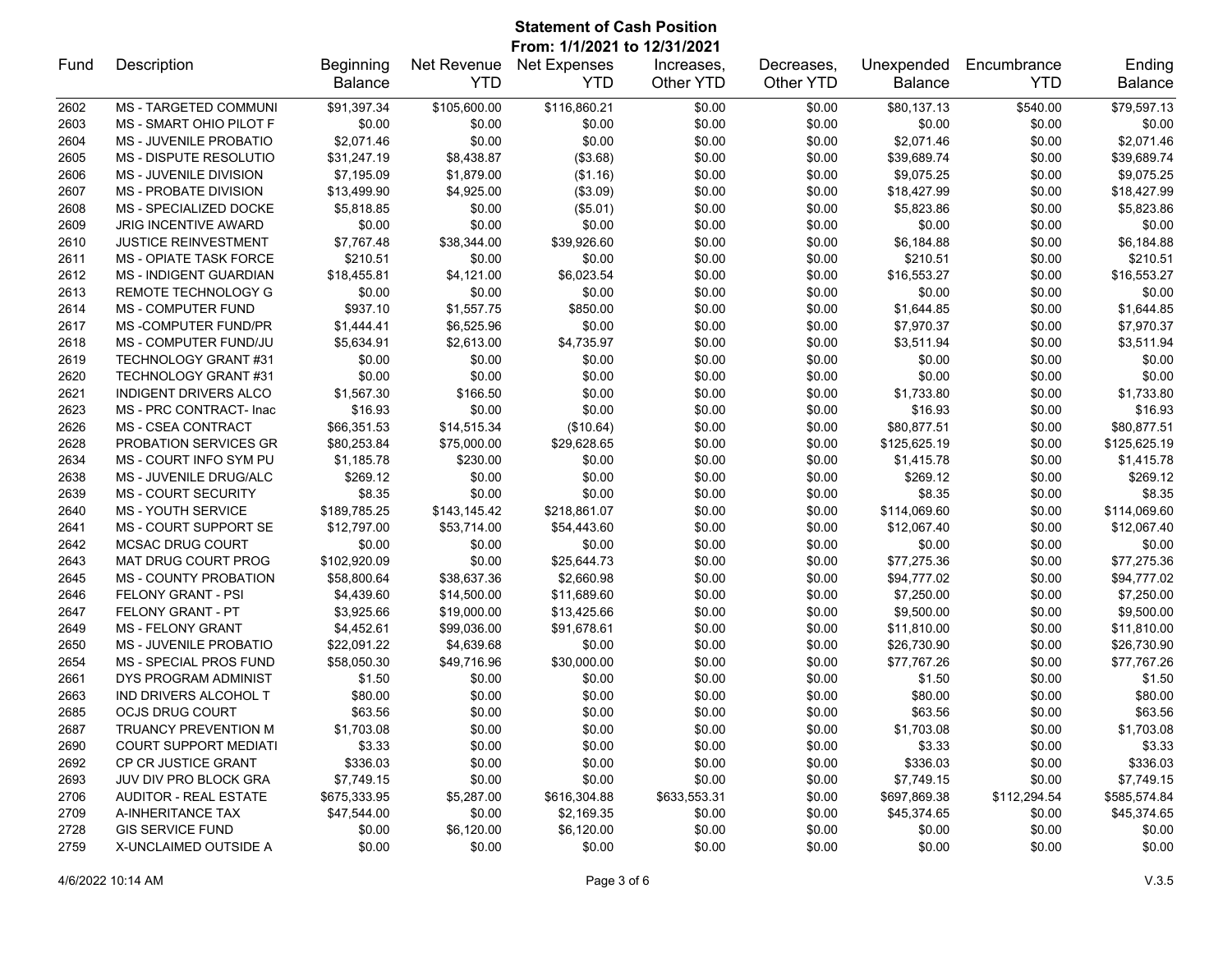## **Statement of Cash Position From: 1/1/2021 to 12/31/2021**

| Fund | Description                   | Beginning      | Net Revenue  | <b>Net Expenses</b> | Increases.   | Decreases. | Unexpended     | Encumbrance | Ending         |
|------|-------------------------------|----------------|--------------|---------------------|--------------|------------|----------------|-------------|----------------|
|      |                               | <b>Balance</b> | <b>YTD</b>   | <b>YTD</b>          | Other YTD    | Other YTD  | <b>Balance</b> | <b>YTD</b>  | <b>Balance</b> |
| 2800 | <b>COURT SECURITY GRANT</b>   | \$6,372.81     | \$0.00       | \$0.00              | \$0.00       | \$0.00     | \$6,372.81     | \$0.00      | \$6,372.81     |
| 2805 | OMVI IND.DRIVERS ALCOH        | \$414,098.53   | \$15,673.75  | \$0.00              | \$0.00       | \$0.00     | \$429,772.28   | \$0.00      | \$429,772.28   |
| 2809 | <b>IDIAM-</b>                 | \$120,806.56   | \$11,944.40  | \$10,204.50         | \$0.00       | \$0.00     | \$122,546.46   | \$0.00      | \$122,546.46   |
| 2810 | <b>TECHNOLOGY GRANT</b>       | \$0.00         | \$0.00       | \$0.00              | \$0.00       | \$0.00     | \$0.00         | \$0.00      | \$0.00         |
| 2811 | REMOTE TECHNOLOGY G           | \$0.00         | \$0.00       | \$0.00              | \$0.00       | \$0.00     | \$0.00         | \$0.00      | \$0.00         |
| 2815 | COUNTY COURT COMMUN           | \$324.02       | \$0.00       | \$0.00              | \$0.00       | \$0.00     | \$324.02       | \$0.00      | \$324.02       |
| 2818 | <b>MU-CRT COMPUTERIZATI</b>   | \$199,111.88   | \$7,390.00   | \$0.00              | \$0.00       | \$0.00     | \$206,501.88   | \$0.00      | \$206,501.88   |
| 2819 | MU-CLERKS OFFICE COM          | \$126,182.80   | \$31,158.88  | \$15,630.77         | \$0.00       | \$0.00     | \$141,710.91   | \$99.20     | \$141,611.71   |
| 2820 | MUNI COURT SPECIAL PR         | \$292,656.91   | \$79,098.21  | \$129,971.23        | \$0.00       | \$0.00     | \$241,783.89   | \$0.00      | \$241,783.89   |
| 2829 | MUNICIPAL COURT INTER         | \$66.96        | \$0.00       | \$0.00              | \$0.00       | \$0.00     | \$66.96        | \$0.00      | \$66.96        |
| 2853 | MORROW CO MUN CT PR           | \$124,902.54   | \$13,397.03  | \$5,593.45          | \$0.00       | \$0.00     | \$132,706.12   | \$1,713.17  | \$130,992.95   |
| 2901 | SH - INM PH COMM/ MC LI       | \$85,846.65    | \$34,965.72  | \$37,402.30         | \$0.00       | \$0.00     | \$83,410.07    | \$5,500.25  | \$77,909.82    |
| 2902 | <b>SH-- TARGETED COMMUNI</b>  | \$33,000.00    | \$75,000.00  | \$29,249.88         | \$0.00       | \$0.00     | \$78,750.12    | \$0.00      | \$78,750.12    |
| 2906 | SH- K-9 DONATIONS             | \$6,234.11     | \$180.00     | \$196.00            | \$0.00       | \$0.00     | \$6,218.11     | \$0.00      | \$6,218.11     |
| 2907 | SOCIAL SECURITY INCENT        | \$14,526.85    | \$5,000.00   | \$0.00              | \$0.00       | \$0.00     | \$19,526.85    | \$0.00      | \$19,526.85    |
| 2908 | SH - DRUG CRT COLLABO         | \$0.60         | \$0.00       | \$0.00              | \$0.00       | \$0.00     | \$0.60         | \$0.00      | \$0.60         |
| 2909 | SH - HIGHLAND SAFETY S        | \$102,658.01   | \$36,757.46  | \$25,455.44         | \$0.00       | \$0.00     | \$113,960.03   | \$0.00      | \$113,960.03   |
| 2910 | SH - HIGHLAND FAMILY C        | \$153.80       | \$0.00       | \$0.00              | \$0.00       | \$0.00     | \$153.80       | \$0.00      | \$153.80       |
| 2911 | NORTHMOR SCHOOL RES           | \$43,882.35    | \$43,416.70  | \$25,408.36         | \$0.00       | \$0.00     | \$61,890.69    | \$0.00      | \$61,890.69    |
| 2913 | <b>SH - SHERIFF ROTARY</b>    | \$42,785.02    | \$22,900.00  | \$27,118.06         | \$0.00       | \$0.00     | \$38,566.96    | \$600.00    | \$37,966.96    |
| 2916 | SH - ENFORCEMENT & ED.        | \$2,604.00     | \$623.00     | \$285.16            | \$0.00       | \$0.00     | \$2,941.84     | \$0.00      | \$2,941.84     |
| 2917 | SH - OMVI IND HOUSING A       | \$4,925.00     | \$1,405.10   | \$0.00              | \$0.00       | \$0.00     | \$6,330.10     | \$0.00      | \$6,330.10     |
| 2918 | <b>SH - SORN REGISTRATION</b> | \$1,425.00     | \$280.00     | \$0.00              | \$0.00       | \$0.00     | \$1,705.00     | \$0.00      | \$1,705.00     |
| 2919 | SH - CONCEALED CARRY          | \$170,754.35   | \$137,948.75 | \$77,292.83         | \$0.00       | \$0.00     | \$231,410.27   | \$7,365.50  | \$224,044.77   |
| 2920 | SH - BACKGROUND CHEC          | \$36,983.97    | \$45,057.70  | \$41,924.75         | \$0.00       | \$0.00     | \$40,116.92    | \$2,082.50  | \$38,034.42    |
| 2924 | <b>SH - INMATE MEDICAL</b>    | \$2,742.14     | \$419.24     | \$19,695.30         | \$25,000.00  | \$0.00     | \$8,466.08     | \$0.00      | \$8,466.08     |
| 2929 | <b>SH-LAW ENFORCEMENT</b>     | \$0.00         | \$0.00       | \$0.00              | \$0.00       | \$0.00     | \$0.00         | \$0.00      | \$0.00         |
| 2937 | SH - CSEA CONTRACT            | \$30,645.13    | \$8,243.50   | \$4,283.62          | \$0.00       | \$0.00     | \$34,605.01    | \$0.00      | \$34,605.01    |
| 2939 | <b>SH-METRICH RETENTION</b>   | \$2,528.16     | \$3,000.00   | \$0.00              | \$0.00       | \$0.00     | \$5,528.16     | \$0.00      | \$5,528.16     |
| 2941 | SH - OPIATE ENGAGEMEN         | \$49,090.53    | \$73,485.91  | \$49,566.60         | \$0.00       | \$0.00     | \$73,009.84    | \$0.00      | \$73,009.84    |
| 2942 | <b>SH-COURTHOUSE SECUR</b>    | \$7.54         | \$0.00       | \$0.00              | \$0.00       | \$0.00     | \$7.54         | \$0.00      | \$7.54         |
| 2943 | PSYCHOTROPIC PRESCRI          | \$14,885.97    | \$15,826.43  | \$983.62            | \$0.00       | \$0.00     | \$29,728.78    | \$0.00      | \$29,728.78    |
| 2966 | <b>SH-OUTSIDE HOUSING</b>     | \$449,616.14   | \$947,459.86 | \$1,029,333.42      | \$0.00       | \$0.00     | \$367,742.58   | \$0.00      | \$367,742.58   |
| 2981 | SH-LETF-Law Enforcemen        | \$0.00         | \$0.00       | \$0.00              | \$0.00       | \$0.00     | \$0.00         | \$0.00      | \$0.00         |
| 2983 | SH-FED DRUG FORFEITU          | \$17,163.33    | \$0.00       | \$0.00              | \$0.00       | \$0.00     | \$17,163.33    | \$0.00      | \$17,163.33    |
| 2984 | SH-CO COURT DRUG FIN          | \$9,740.56     | \$955.50     | \$5,000.00          | \$0.00       | \$0.00     | \$5,696.06     | \$0.00      | \$5,696.06     |
| 2988 | SH-IMPOUND LOT                | \$9,602.85     | \$0.00       | \$0.00              | \$0.00       | \$0.00     | \$9,602.85     | \$0.00      | \$9,602.85     |
| 2989 | SH-OPOTA TRAINING             | \$14,247.56    | \$4,950.00   | \$7,014.73          | \$0.00       | \$0.00     | \$12,182.83    | \$0.00      | \$12,182.83    |
| 2998 | SHERIFF'S PEOPLES FUN         | \$0.00         | \$0.00       | \$0.00              | \$0.00       | \$0.00     | \$0.00         | \$0.00      | \$0.00         |
| 3091 | PREPAYMENT INTEREST F         | \$6,624.73     | \$0.00       | \$0.00              | \$0.00       | \$0.00     | \$6,624.73     | \$0.00      | \$6,624.73     |
| 3102 | <b>MV/BOND RETIREMENT</b>     | \$148,102.58   | \$0.00       | \$0.00              | \$0.00       | \$0.00     | \$148,102.58   | \$0.00      | \$148,102.58   |
| 3173 | COUNTY DEBT - MCTC SE         | \$1,047.54     | \$22,425.28  | \$19,756.96         | \$0.00       | \$0.00     | \$3,715.86     | \$0.00      | \$3,715.86     |
| 3178 | CONS. COUNTY DEBT SER         | \$332,724.08   | \$30,000.00  | \$557,976.50        | \$195,252.42 | \$0.00     | \$0.00         | \$0.00      | \$0.00         |
| 3777 | <b>EMPLOYER RETIREMENT</b>    | \$121,132.74   | \$0.00       | \$29,840.59         | \$10,000.00  | \$0.00     | \$101,292.15   | \$0.00      | \$101,292.15   |
| 4025 | NEW DOG SHELTER CONS          | \$2,366.39     | \$0.00       | \$0.00              | \$0.00       | \$0.00     | \$2,366.39     | \$0.00      | \$2,366.39     |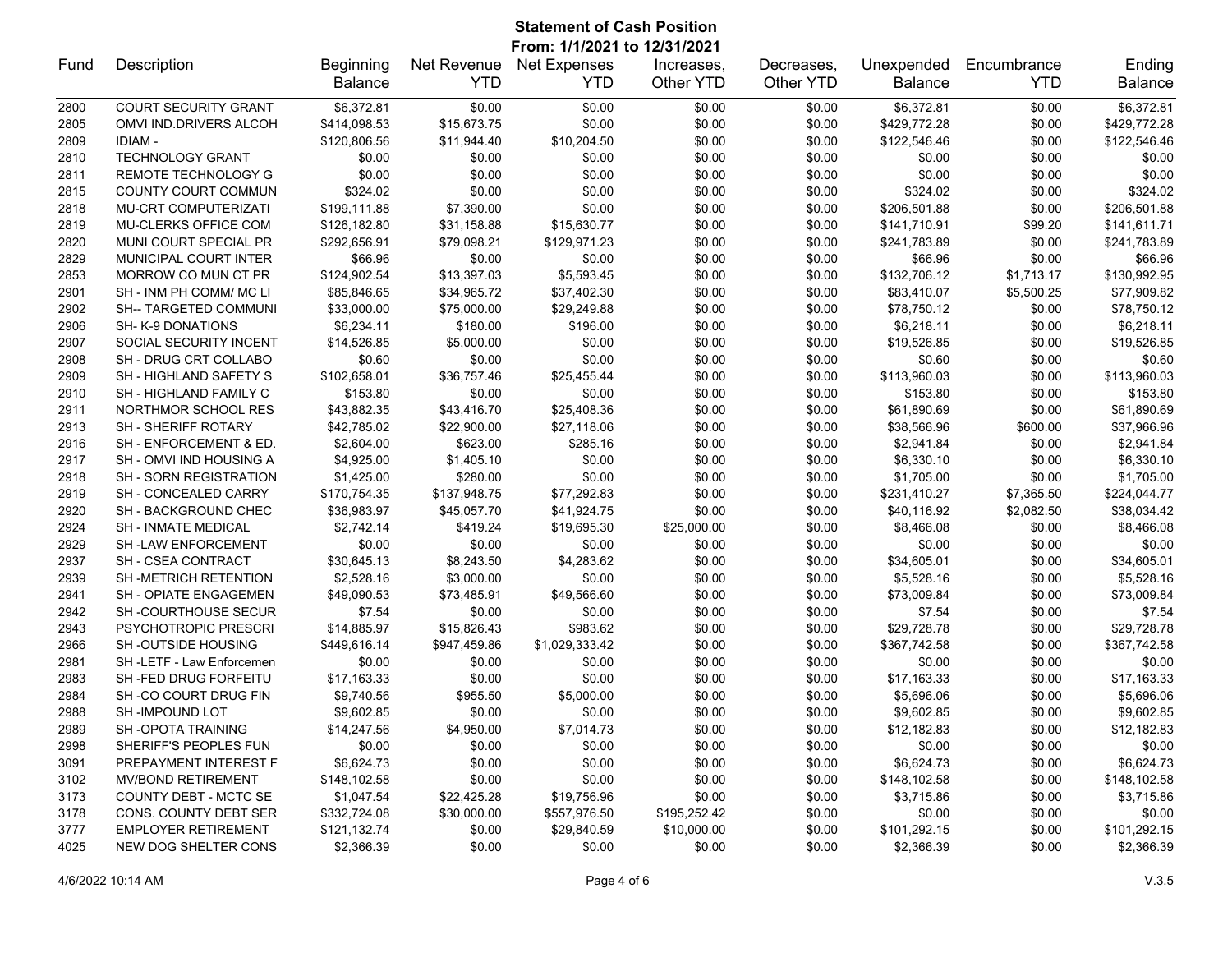### **Statement of Cash Position From: 1/1/2021 to 12/31/2021**

| Fund | Description                  | <b>Beginning</b> | Net Revenue     | <b>Net Expenses</b> | Increases.     | Decreases.     | Unexpended     | Encumbrance  | Ending         |
|------|------------------------------|------------------|-----------------|---------------------|----------------|----------------|----------------|--------------|----------------|
|      |                              | <b>Balance</b>   | <b>YTD</b>      | <b>YTD</b>          | Other YTD      | Other YTD      | <b>Balance</b> | <b>YTD</b>   | Balance        |
| 4027 | <b>VETERANS CAPITAL IMPR</b> | \$20,007.23      | \$0.00          | \$0.00              | \$30,000.00    | \$0.00         | \$50,007.23    | \$0.00       | \$50,007.23    |
| 4041 | TIF PUBLIC INFRASTRUCT       | \$0.00           | \$0.00          | \$0.00              | \$144,157.72   | \$2,966.02     | \$141,191.70   | \$0.00       | \$141,191.70   |
| 4042 | 629 ROAD GRANT- CR 11        | \$0.00           | \$0.00          | \$0.00              | \$0.00         | \$0.00         | \$0.00         | \$0.00       | \$0.00         |
| 4043 | REDEVELOPMENT TAX EQ         | \$0.00           | \$0.00          | \$42,034.49         | \$42,034.49    | \$0.00         | \$0.00         | \$0.00       | \$0.00         |
| 4111 | <b>COUNTY CAPITAL IMPROV</b> | \$343,189.56     | \$0.00          | \$0.00              | \$700,000.00   | \$0.00         | \$1,043,189.56 | \$397,839.97 | \$645,349.59   |
| 4119 | <b>COUNTY PORTION CORO</b>   | \$36,001.88      | \$0.00          | \$36,105.19         | \$250.41       | \$147.10       | \$0.00         | \$0.00       | \$0.00         |
| 4121 | AMERICAN RESCUE PLAN         | \$0.00           | \$3,431,025.00  | \$3,109,363.34      | \$0.00         | \$0.00         | \$321,661.66   | \$235,806.12 | \$85,855.54    |
| 4194 | <b>NORTH MORROW IBERIA</b>   | \$0.00           | \$0.00          | \$0.00              | \$0.00         | \$0.00         | \$0.00         | \$0.00       | \$0.00         |
| 4222 | <b>ENGINEER PROMISSORY</b>   | \$0.00           | \$0.00          | \$0.00              | \$0.00         | \$0.00         | \$0.00         | \$0.00       | \$0.00         |
| 4700 | FEDERAL AND STATE PAY        | \$0.00           | \$37,835.00     | \$37,835.00         | \$0.00         | \$0.00         | \$0.00         | \$0.00       | \$0.00         |
| 4777 | <b>INFORMATION TECHNOLO</b>  | \$38,809.42      | \$0.00          | \$4,636.57          | \$0.00         | \$0.00         | \$34,172.85    | \$0.00       | \$34,172.85    |
| 5094 | N MORROW SANITARY SE         | \$1,950.00       | \$0.00          | \$0.00              | \$0.00         | \$0.00         | \$1,950.00     | \$0.00       | \$1,950.00     |
| 5095 | SR 95/171 AREA SEWER P       | \$0.00           | \$0.00          | \$0.00              | \$0.00         | \$0.00         | \$0.00         | \$0.00       | \$0.00         |
| 5100 | JOHNSVILLE-PERRY SEW         | \$24,400.99      | \$73,568.52     | \$83,625.97         | \$23,188.19    | \$10,469.75    | \$27,061.98    | \$226.92     | \$26.835.06    |
| 5110 | SOMOCO SEWER                 | \$224,459.95     | \$167,764.90    | \$136,436.00        | \$0.00         | \$0.00         | \$255,788.85   | \$43,751.15  | \$212,037.70   |
| 5121 | <b>KETTERMAN PROJECT</b>     | \$20,421.19      | \$28,643.22     | \$33,868.42         | \$3,118.49     | \$73.64        | \$18,240.84    | \$31.64      | \$18,209.20    |
| 5159 | 95 SEWER DISTRICT            | \$366,694.85     | \$226,408.50    | \$174,453.70        | \$5,052.06     | \$95.11        | \$423,606.60   | \$6,427.21   | \$417,179.39   |
| 5194 | <b>IBERIA WWTP</b>           | \$0.00           | \$0.00          | \$0.00              | \$0.00         | \$0.00         | \$0.00         | \$0.00       | \$0.00         |
| 5450 | SEWER DISTRICT ADMINIS       | \$8,048.39       | (\$2,321.73)    | (\$1,544.66)        | \$0.00         | \$0.00         | \$7,271.32     | \$0.00       | \$7,271.32     |
| 7014 | A-STATE LOCAL GOVERN         | \$0.00           | \$871,134.24    | \$871,134.24        | \$0.00         | \$0.00         | \$0.00         | \$0.00       | \$0.00         |
| 7016 | OHIO ELECTIONS COMMIS        | \$2,010.00       | \$1,570.00      | \$1,990.00          | \$0.00         | \$0.00         | \$1,590.00     | \$0.00       | \$1,590.00     |
| 7017 | MEDICAID LOCAL SALES T       | \$0.00           | \$0.00          | \$0.00              | \$0.00         | \$0.00         | \$0.00         | \$0.00       | \$0.00         |
| 7019 | A-CORPORATIONS M & R         | \$0.00           | \$59,490.22     | \$59,490.22         | \$0.00         | \$0.00         | \$0.00         | \$0.00       | \$0.00         |
| 7020 | A-TOWNSHIP GAS               | \$0.00           | \$2,221,928.96  | \$2,221,928.96      | \$0.00         | \$0.00         | \$0.00         | \$0.00       | \$0.00         |
| 7021 | OneOhio Opioid Settlement    | \$0.00           | \$0.00          | \$0.00              | \$0.00         | \$0.00         | \$0.00         | \$0.00       | \$0.00         |
| 7023 | A-REAL ESTATE 1ST HALF       | \$1,825,742.46   | \$23,595,589.22 | \$17,320,649.49     | \$306,176.09   | \$6,811,555.02 | \$1,595,303.26 | \$0.00       | \$1,595,303.26 |
| 7027 | A-CIGARETTE TAX              | \$0.00           | \$4,778.66      | \$4,778.66          | \$0.00         | \$0.00         | \$0.00         | \$0.00       | \$0.00         |
| 7030 | A-REAL ESTATE 2ND HALF       | \$28,130.00      | \$18,326,074.66 | \$13,251,118.89     | \$251,207.79   | \$5,283,218.74 | \$71,074.82    | \$0.00       | \$71,074.82    |
| 7034 | A-LIBRARY & LOCAL GOVT       | \$0.27           | \$1,151,985.70  | \$1,151,985.70      | \$0.00         | \$0.00         | \$0.27         | \$0.00       | \$0.27         |
| 7035 | A-EMERGENCY SQUAD            | \$0.00           | \$0.00          | \$2,411,007.19      | \$2,422,713.21 | \$11,706.02    | \$0.00         | \$0.00       | \$0.00         |
| 7054 | COUNTY LODGING TAX           | \$18,714.81      | \$12,391.63     | \$0.00              | \$0.00         | \$0.00         | \$31,106.44    | \$0.00       | \$31,106.44    |
| 7059 | A-UNCLAIMED COUNTY TR        | \$93,781.86      | \$61,468.68     | (\$1,043.90)        | \$24,764.35    | \$30,123.49    | \$150,935.30   | \$0.00       | \$150,935.30   |
| 7060 | A-UNCLAIMED FEDERAL M        | \$93.36          | \$0.00          | \$0.00              | \$0.00         | \$0.00         | \$93.36        | \$0.00       | \$93.36        |
| 7066 | A-2ND HALF TRAILER TAX       | \$1,646.25       | \$172,880.81    | \$115,867.28        | \$3,415.67     | \$61,990.85    | \$84.60        | \$0.00       | \$84.60        |
| 7119 | <b>COUNTY CORONAVIRUS R</b>  | \$0.00           | \$0.00          | \$0.00              | \$0.00         | \$0.00         | \$0.00         | \$0.00       | \$0.00         |
| 7197 | <b>HAVA FEDERAL FUND -</b>   | \$0.00           | \$0.00          | \$0.00              | \$0.00         | \$0.00         | \$0.00         | \$0.00       | \$0.00         |
| 7222 | <b>INSURANCE CLEARING AC</b> | \$309,363.92     | \$3,490,028.76  | \$3,489,104.30      | \$0.00         | \$0.00         | \$310,288.38   | \$0.00       | \$310.288.38   |
| 7300 | <b>TREASURER DAILY RECEI</b> | \$0.00           | \$0.00          | \$0.00              | \$0.00         | \$0.00         | \$0.00         | \$0.00       | \$0.00         |
| 7310 | <b>MORROW COUNTY LAND</b>    | \$0.00           | \$0.00          | \$0.00              | \$0.00         | \$0.00         | \$0.00         | \$0.00       | \$0.00         |
| 7390 | T - PREPAYMENT FUND          | \$2,904.05       | \$308,006.72    | \$0.00              | \$0.00         | \$306,767.11   | \$4,143.66     | \$0.00       | \$4,143.66     |
| 7555 | <b>COUNTY BURDEN MEDICA</b>  | \$4,569.03       | \$0.00          | \$0.00              | \$0.00         | \$0.00         | \$4,569.03     | \$0.00       | \$4,569.03     |
| 7666 | <b>WORKER'S COMPENSATI</b>   | \$28,315.65      | \$191,199.45    | \$192,518.36        | \$0.00         | \$0.00         | \$26,996.74    | \$0.00       | \$26,996.74    |
| 7710 | <b>FORFEITED LAND PROCE</b>  | \$24,764.35      | \$13,338.50     | \$38,102.85         | \$24,764.35    | \$24,764.35    | \$0.00         | \$0.00       | \$0.00         |
| 7714 | Zimbra - email service       | \$0.00           | \$0.00          | \$0.00              | \$0.00         | \$0.00         | \$0.00         | \$0.00       | \$0.00         |
| 7724 | A-GENERAL PERSONAL T         | \$591.62         | \$0.00          | \$0.00              | \$0.00         | \$0.00         | \$591.62       | \$0.00       | \$591.62       |